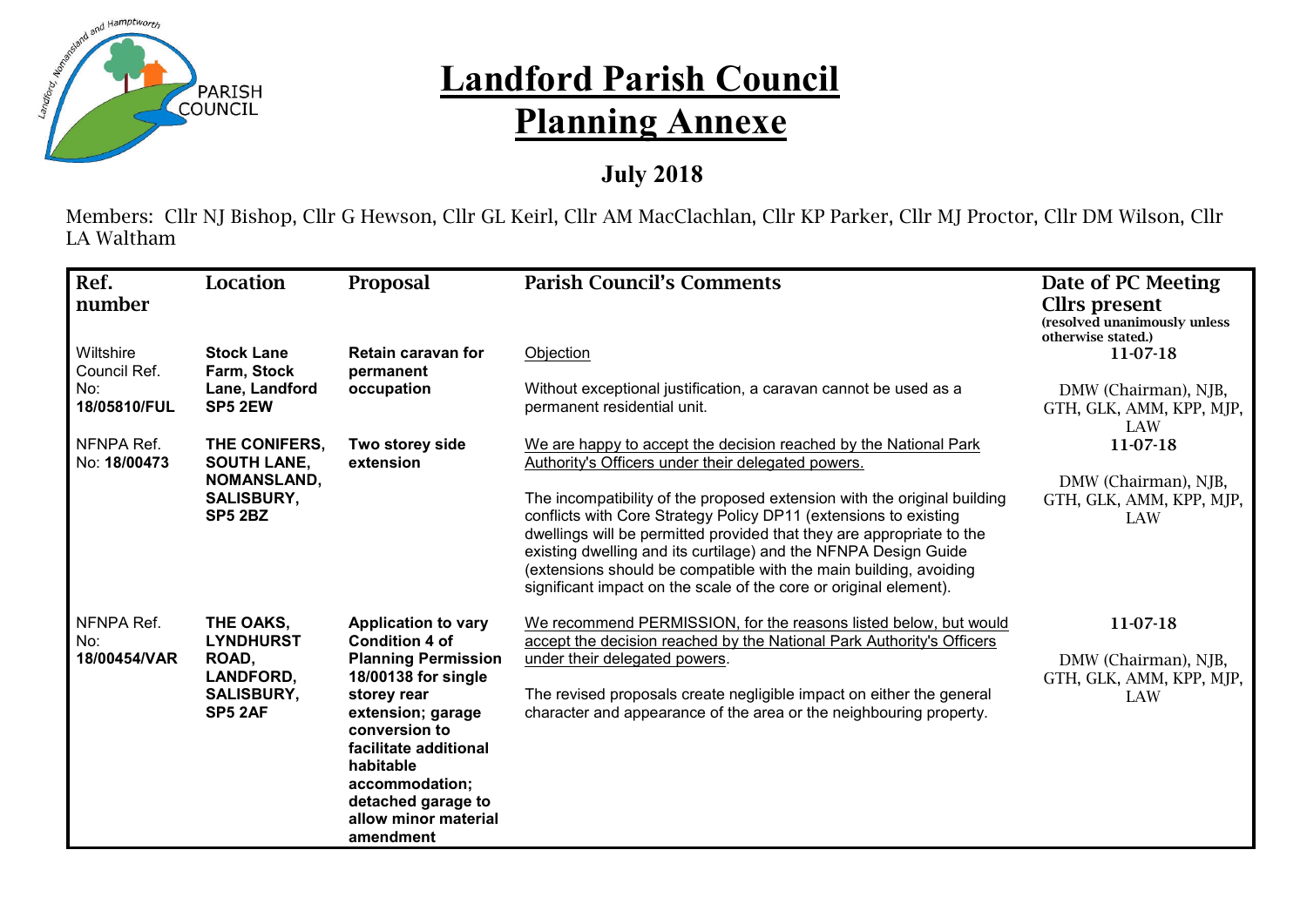| NFNPA Ref.                 | <b>ASHBURTON</b>                                                                                                            | <b>Single storey front</b>                                                                | We are happy to accept the decision reached by the National Park                                                                                                                                                                                                                                                                                                                                                                                                                                                                                          | 11-07-18                                                                |
|----------------------------|-----------------------------------------------------------------------------------------------------------------------------|-------------------------------------------------------------------------------------------|-----------------------------------------------------------------------------------------------------------------------------------------------------------------------------------------------------------------------------------------------------------------------------------------------------------------------------------------------------------------------------------------------------------------------------------------------------------------------------------------------------------------------------------------------------------|-------------------------------------------------------------------------|
| No: 18/00450               | HOUSE,<br><b>LANDFORD</b><br>WOOD,<br><b>SALISBURY,</b><br><b>SP5 2ES</b>                                                   | extension; new side<br>window to dwelling                                                 | Authority's Officers under their delegated powers.<br>If the officer is minded to approve the application the Parish Council<br>requests that the following conditions are included:<br>external materials to match existing dwelling<br>all permitted development rights be removed to prevent further<br>$\bullet$<br>extensions beyond the 30% limit<br>that the proposed extension is not to be used as separate,<br>$\bullet$<br>independent accommodation                                                                                           | DMW (Chairman), NJB,<br>GTH, GLK, AMM, KPP, MJP,<br>LAW                 |
| NFNPA Ref.<br>No: 18/00427 | <b>LAND OF</b><br><b>FOREST</b><br><b>FALCONRY,</b><br><b>NEW ROAD,</b><br>LANDFORD,<br><b>SALISBURY,</b><br><b>SP5 2AZ</b> | Change of Use of<br>land to falconry<br>activities;<br>construction of 2no.<br>hack pens. | We recommend REFUSAL, for the reasons listed below, but would<br>accept the decision reached by the National Park Authority's Officers                                                                                                                                                                                                                                                                                                                                                                                                                    | 11-07-18                                                                |
|                            |                                                                                                                             |                                                                                           | under their delegated powers.<br>The NFNP landscape character assessment puts this area within the<br>'West Wellow Heaths and Commons' character area. The overall<br>landscape strategy for this area is as follows:                                                                                                                                                                                                                                                                                                                                     | DMW (Chairman), NJB,<br>GTH, AMM, KPP, MJP, LAW<br>Resolved by majority |
|                            |                                                                                                                             |                                                                                           | The priority in this landscape character area is to <b>protect</b> the<br>positive landscape attributes valued within it. This will require<br>active protection.<br>This should be accompanied by a strategy to manage the<br>landscape to improve those attributes that are in poorer<br>condition to improve overall quality.                                                                                                                                                                                                                          |                                                                         |
|                            |                                                                                                                             |                                                                                           | The application from Gyr Breeder Ltd is proposing to construct two large<br>buildings in an open plot adjacent to the main site, which will be visible<br>from many areas of Landford Common and very noticeable from A36. It<br>is proposed to plant hedges and trees to screen the buildings but these<br>will take many years to establish and will, in any case, be detrimental to<br>the current open landscape in this location.                                                                                                                    |                                                                         |
|                            |                                                                                                                             |                                                                                           | The purpose of the buildings is to contain and exercise a greater number<br>of falcons which are bred on the site. With the exception of the new<br>hack pens recently constructed without planning permission, the current<br>buildings are grouped together within a small, existing woodland. The<br>new buildings will extend the site beyond the wooded area and into open<br>land, albeit with the proposed tree and hedge planting. The site is in an<br>elevated location, so buildings, beyond the existing woodland, will be<br>very prominent. |                                                                         |